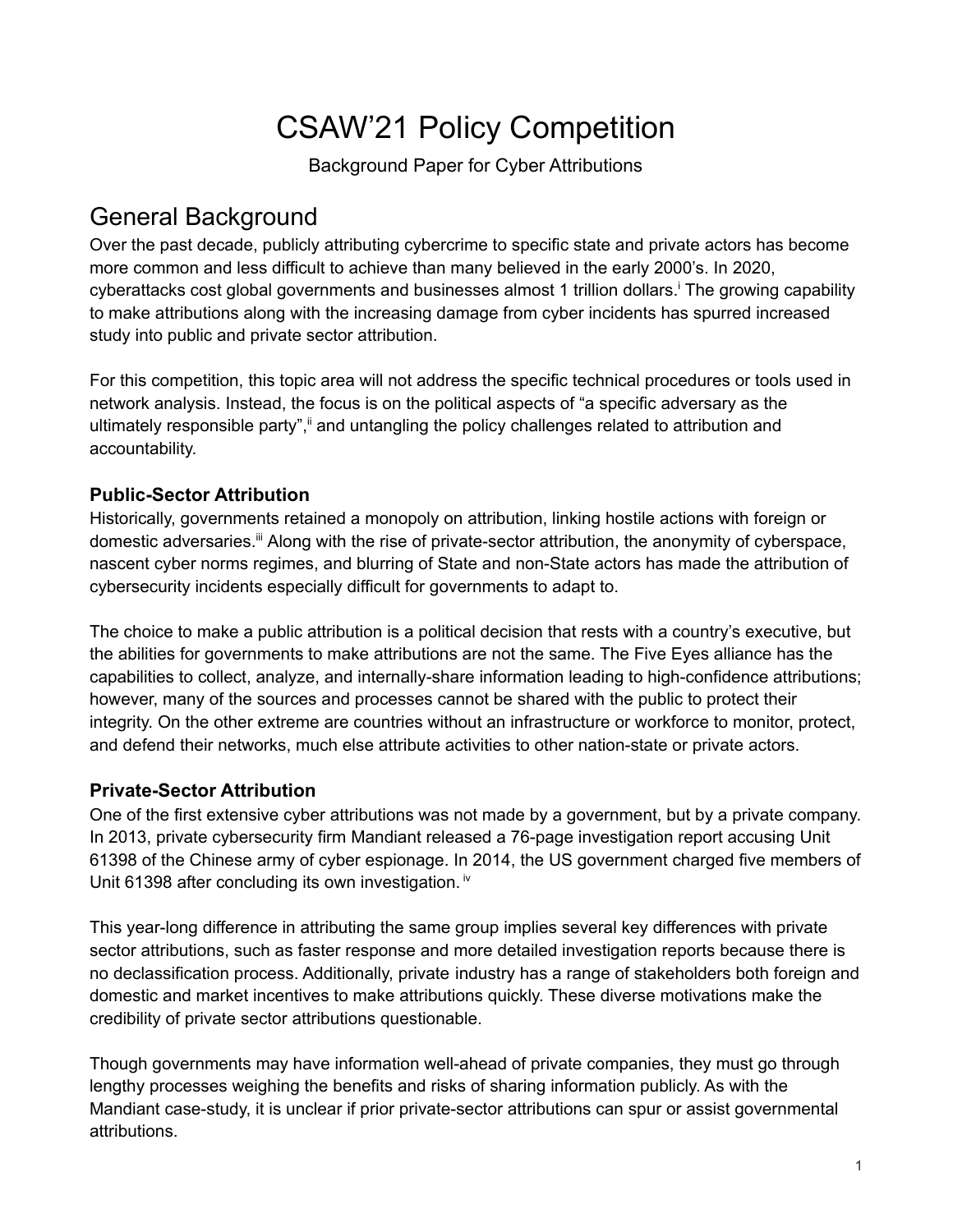### Main Issues

Competitors must choose **one** subtopic. They must address **at least one** bullet point within that subtopic as listed below.

#### **Subtopic A: Public-Sector Attribution**

- Global evidentiary standards for governmental, political cyber attributions
- Making attributions more effective as part of a deterrence strategy
- Using existing international bodies in the attribution process

#### **Subtopic B: Private-Sector Attribution**

- Creating common attribution evidentiary standards for threat intelligence firms
- Protections for companies after making false or unflattering attributions
- Standards for governments' use of private sector attribution in official accusations
- Privacy protections for private-sector organizations in collecting on which technical attribution relies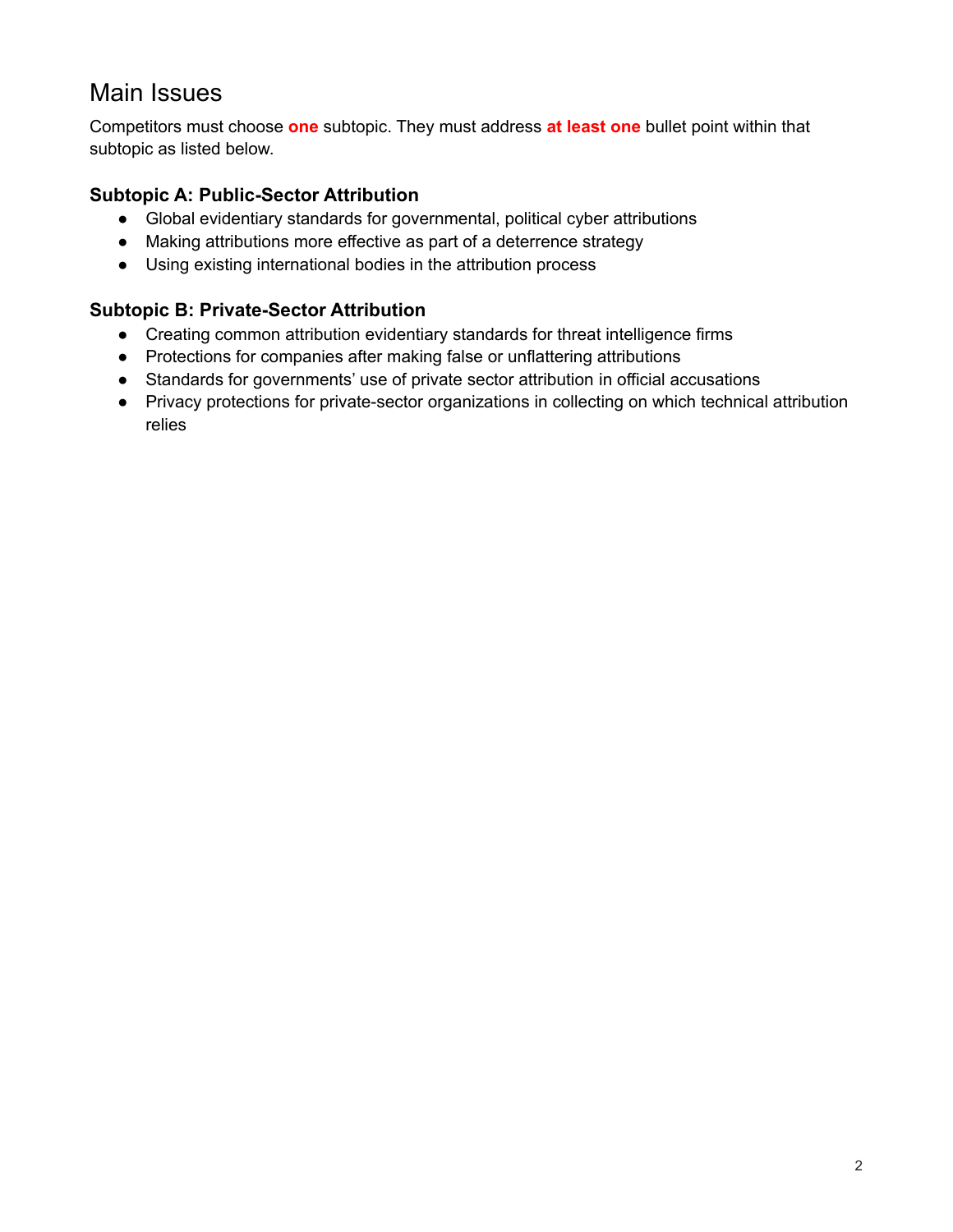### What needs to be covered

Between competitor's Policy Brief and Presentation, all of the bullet points below **must** be addressed.

- **Public-Private Cooperation:** How does your policy incentivize private sector cooperation? What weight should be accorded to private sector considerations during strategic decision making?
- **International Diplomacy & Law:** How does your policy utilize existing international organizations, intraregional legal regimes, and diplomatic efforts to accomplish its objectives? Does your policy require close cooperation with regional stakeholders? If current laws/organizations are inadequate, what changes are required in order to facilitate cooperation?
- **Short & Long-Term Goals:** What is the timeframe for your policy? How does your policy assess short- and long-term success in accomplishing its objectives?

# A note to CSAW Competitors

This brief is a starting point for your policies and ideas. It contains things you must address, but scope, definitions, and specific content will come from you. We encourage bold, creative policies that force deep thought and discussion. Leaders from academia, government, and private industry may see your work, and thus we encourage you to prioritize your policies by thinking through their practicality and implementation for a range of stakeholders. Please reach out to the CSAW committee at csaw-policy@nyu.edu with any questions.